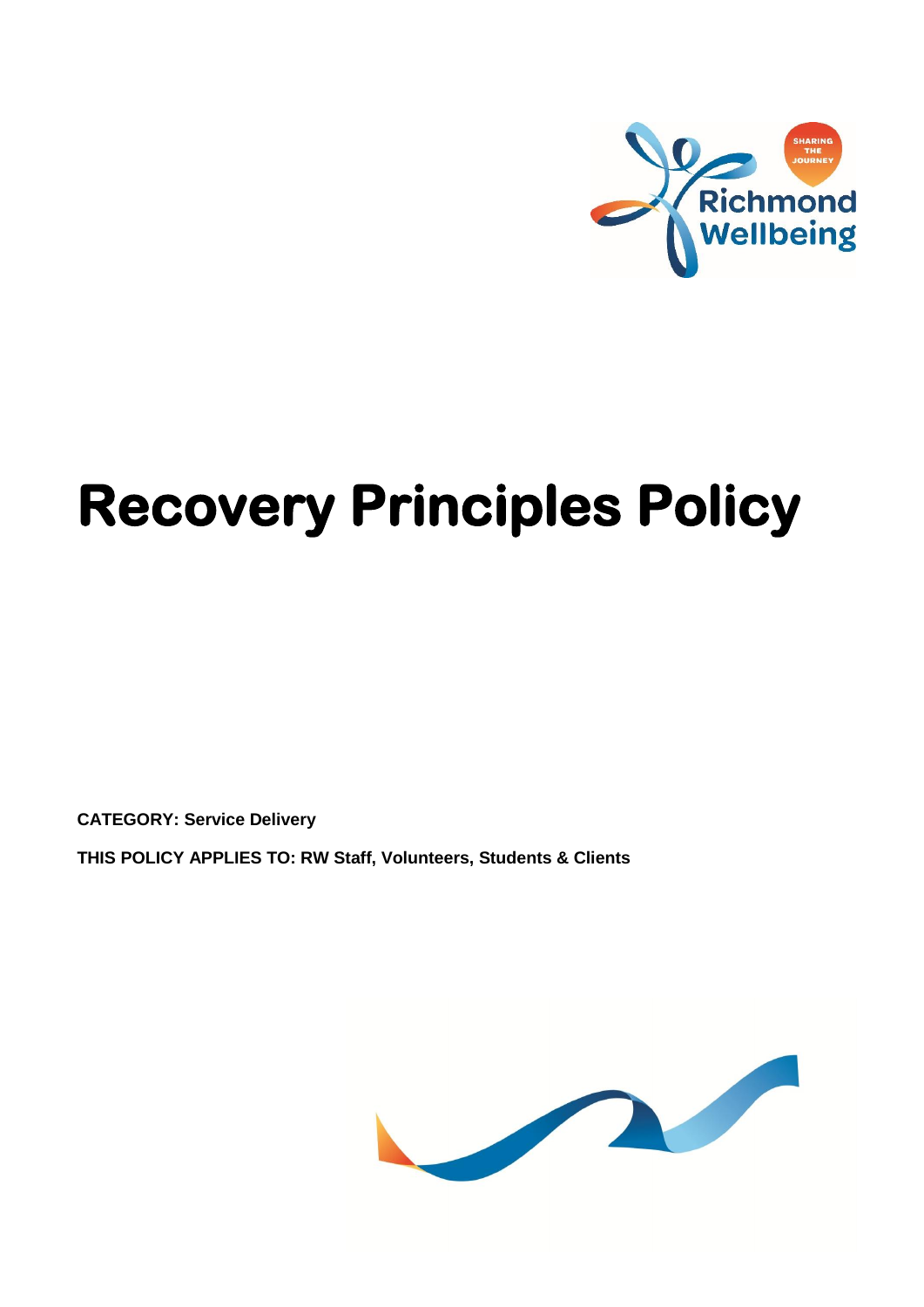| <b>Document Control</b> |                                     |                      |              |  |
|-------------------------|-------------------------------------|----------------------|--------------|--|
| Document Title          | <b>Recovery Principles Policy</b>   |                      |              |  |
| <b>Policy Area</b>      | <b>Service Delivery</b>             |                      |              |  |
| <b>Status</b>           | Current                             |                      |              |  |
| Owner                   | <b>Richmond Wellbeing Executive</b> |                      |              |  |
| Approved by             | <b>RW Executive</b>                 | <b>Approval Date</b> | 28 July 2016 |  |
| Version No.             | 5                                   | <b>Review Date</b>   | August 2018  |  |

| <b>Record of issue</b>                               |                  |                                                                                          |  |  |
|------------------------------------------------------|------------------|------------------------------------------------------------------------------------------|--|--|
| Version                                              | Date             | Reason and comment                                                                       |  |  |
|                                                      | May 2008         |                                                                                          |  |  |
| $\mathcal{P}$                                        | May 2010         |                                                                                          |  |  |
| 3                                                    | June 2013        |                                                                                          |  |  |
| 4                                                    | February 2016    | <b>RW Rebranding</b>                                                                     |  |  |
| 5                                                    | <b>July 2016</b> | Name change from Recovery<br><b>Principles Framework and</b><br><b>Principles Policy</b> |  |  |
| <b>Review by Consumer and Family Reference Group</b> |                  |                                                                                          |  |  |
| Version                                              | Date             | Reason and comment                                                                       |  |  |
|                                                      |                  |                                                                                          |  |  |

| <b>Policy Context</b>                                          |                                                                                                                                                                                                                                                                                                                                                                      |
|----------------------------------------------------------------|----------------------------------------------------------------------------------------------------------------------------------------------------------------------------------------------------------------------------------------------------------------------------------------------------------------------------------------------------------------------|
| Applicable standards,<br>legislation or other<br>requirements. | <b>QIC Health and Community Services Standards</b><br>National Standards for Mental Health Services 2010<br><b>AMHS Services Organisation Information</b><br><b>Mental Health Commission Outcome Statements</b><br>Fourth National Mental Health Plan 2009-2014<br>National Framework for Recovery Oriented Mental Health<br>Services 2013<br>Mental Health Act 2014 |
| <b>Related RW documents</b>                                    |                                                                                                                                                                                                                                                                                                                                                                      |

| Contact for enquiries and proposed changes |                                                                       |  |
|--------------------------------------------|-----------------------------------------------------------------------|--|
|                                            | All queries and changes regarding this document should be directed to |  |
| <b>Name</b>                                | Anya-Jane Statham                                                     |  |
|                                            | Position   Compliance and Risk Manager                                |  |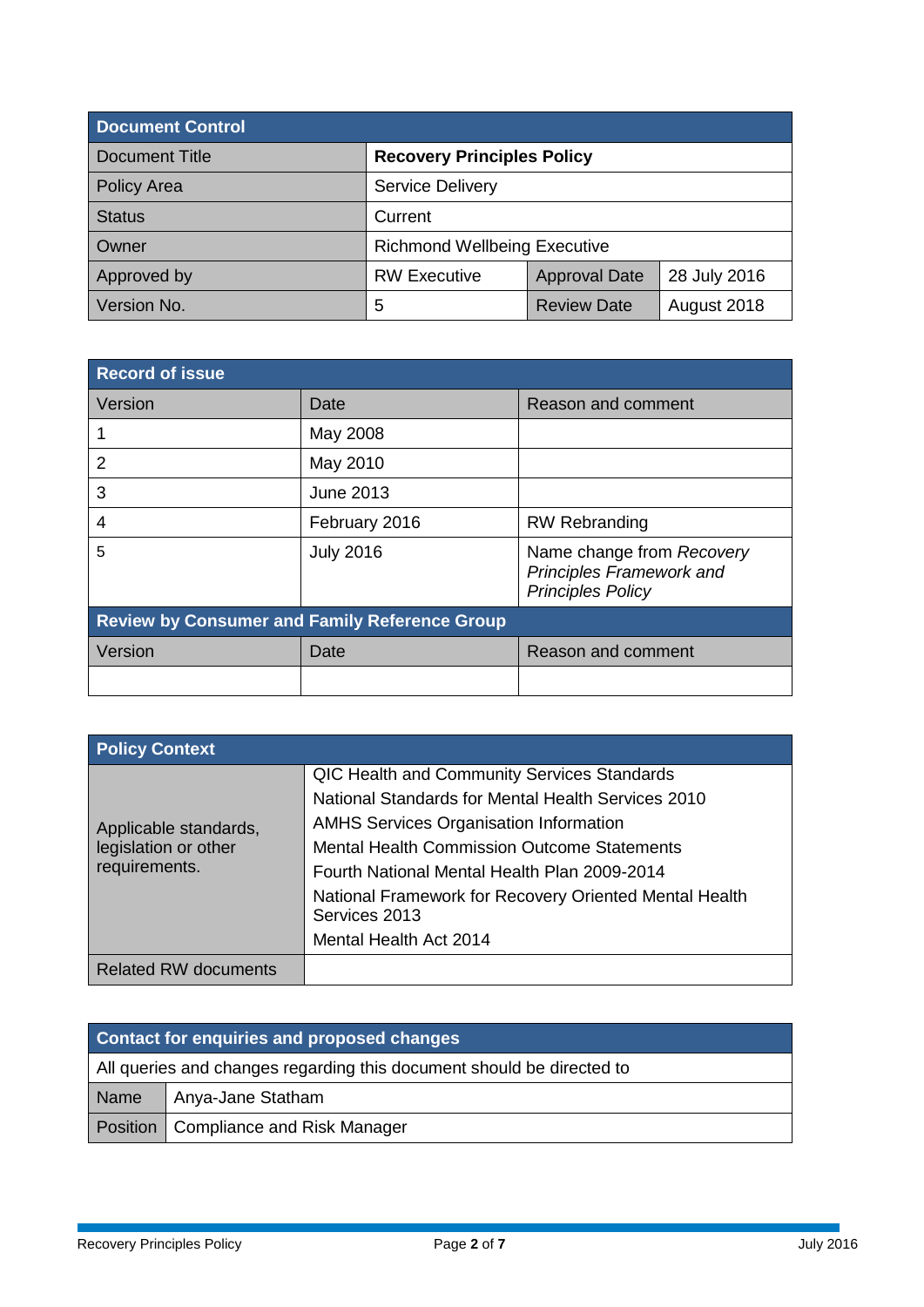

# **1. Purpose**

The purpose of this policy is to ensure that service provision is informed by the relevant standards and recovery principles aimed at enabling our clients to create and rebuild meaningful lives.

# **2. Introduction**

This policy is based on Richmond Wellbeing's vision and purpose which guides all aspects of service delivery, and should be read in conjunction with the RW values.

# **The Why: this policy in context**

Over the past two decades there has been a growing awareness of the importance and reality of deeply understanding Recovery in the field of mental health service provision. In both governmental policy directives and provider mission statements, Recovery practice has become the expected approach, not something added onto services but the guiding theme to all services.

The *Fourth National Mental Health Plan 2009-2014* states that "Staff in the mental health sector need to have a greater understanding of how to promote social and emotional wellbeing and bring a stronger recovery orientation to their work" and this is consistent with the National Standards for Mental Health Services 2010 and the National Framework for Recovery Oriented Mental Health Services 2013. The National Framework for Recovery calls on us to ensure we are supporting "personal recovery" (Domain 3) after Slade (2009).

# **3. Policy**

The fundamental aim of all organisational activities is to enable recovery for people who experience mental ill-health and/or distress. RW operates on the assumption that *people can and do recover*.

# **Recovery Defined**

At the core of Richmond Wellbeing's stance on recovery is the belief that it is possible to recover from even the most debilitating experiences of mental distress. There is ample evidence to support such an approach in the literature and from personal narrative; however, the term recovery is imbued with much debate and disagreement with individuals and organisations having varying interpretations on what it means.

Richmond Wellbeing conceptualises recovery as an active, ongoing and individual process.

*"Recovery is a process, a way of life, an attitude, and a way of approaching the day's challenges. It is not a perfectly linear process. At times our course is erratic and we falter, slide back, regroup and start again. (Deegan, 1993, as cited in Timaru, 2005, 4-5).* 

*Recovery is defined … as the ability to live well in the presence or absence of one's mental illness (or whatever people choose to name their experience). NZ Blueprint*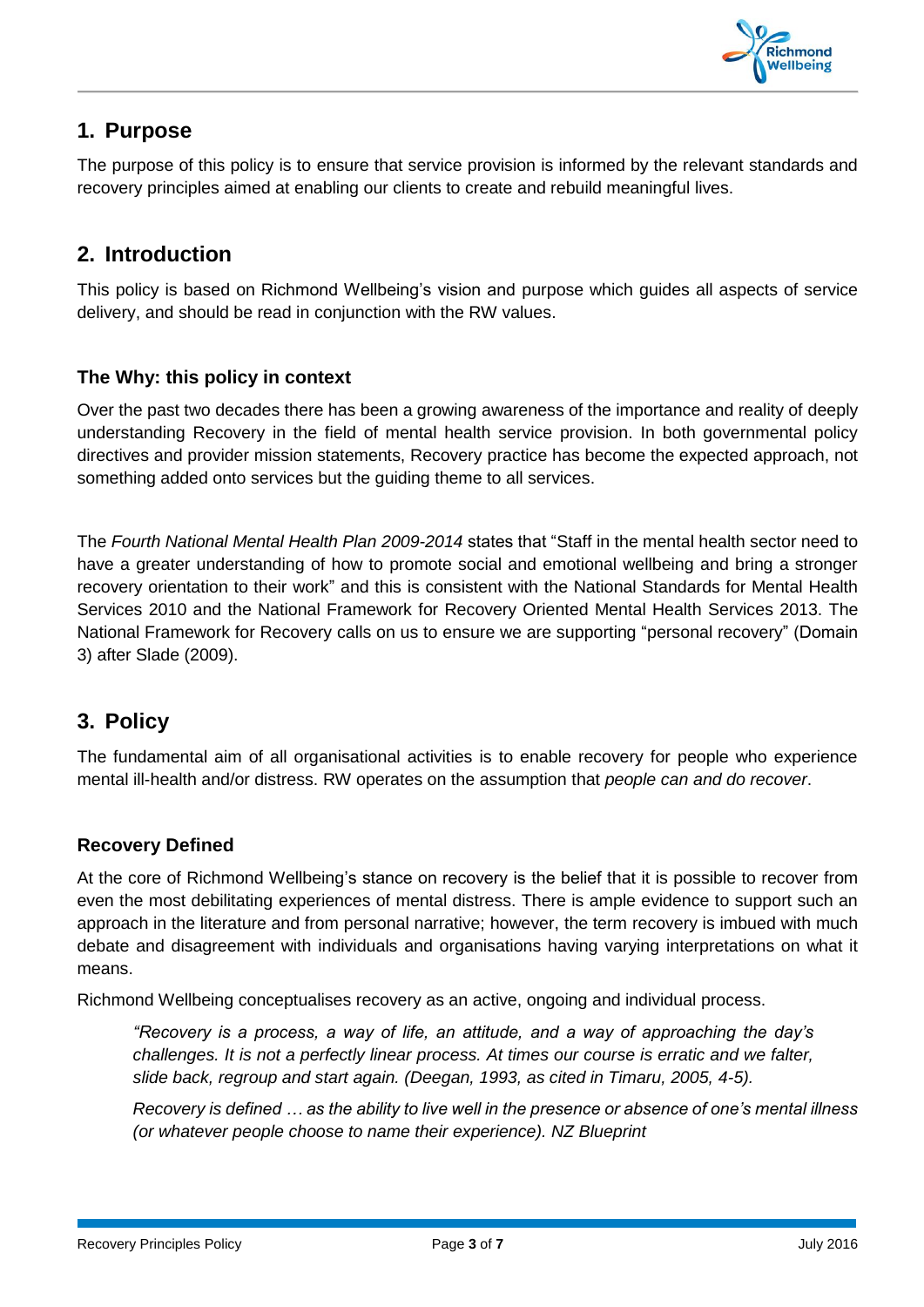

*"[Recovery is] the process of regaining valued social roles, [or simply] getting a life" (Glover, 2007).* 

*Personal Recovery is defined within this framework as 'being able to create and live a*

*meaningful and contributing life in a community of choice with or without the presence*

*of mental health issues' (the National Framework for Recovery Oriented Mental Health Services 2013, p. 11).*

*Slade articulated the importance of differentiating between Personal Recovery (which is about creating or rebuilding a meaningful life) and Clinical recovery (which is more about, 'fixing what's broken', eradicating / managing 'symptoms').*

## **Recovery Themes**

In order to help set parameters for working towards recovery from mental ill health many organisations have established a set of themes, elements or principles. These principles in nearly every case are extractions from what people who have recovered have reported finding useful in helping them on that recovery journey. Richmond Wellbeing has adapted its own recovery principles from a number of different organisations.

These principles are not exhaustive but are to guide every service contact, program development and strategic planning that Richmond Wellbeing engages in.

Key themes of Recovery include the following:

#### **Hope is the key element**

- Provides the motivating message for a better future.
- There is an expectation that people will recover.
- That one can recover despite current and past experience.
- Is internalised but can be fostered by peers, friends, workers, families and others.

#### **Self-direction**

- Consumers lead and direct their own recovery journey.
- Consumers define their own goals.

#### **Focus on strengths and wellness**

- A redefinition of the self away from illness and disability.
- Working with resilience, talents and coping abilities.
- Finding meaning and purpose in life.
- Contextualising one's experience of distress.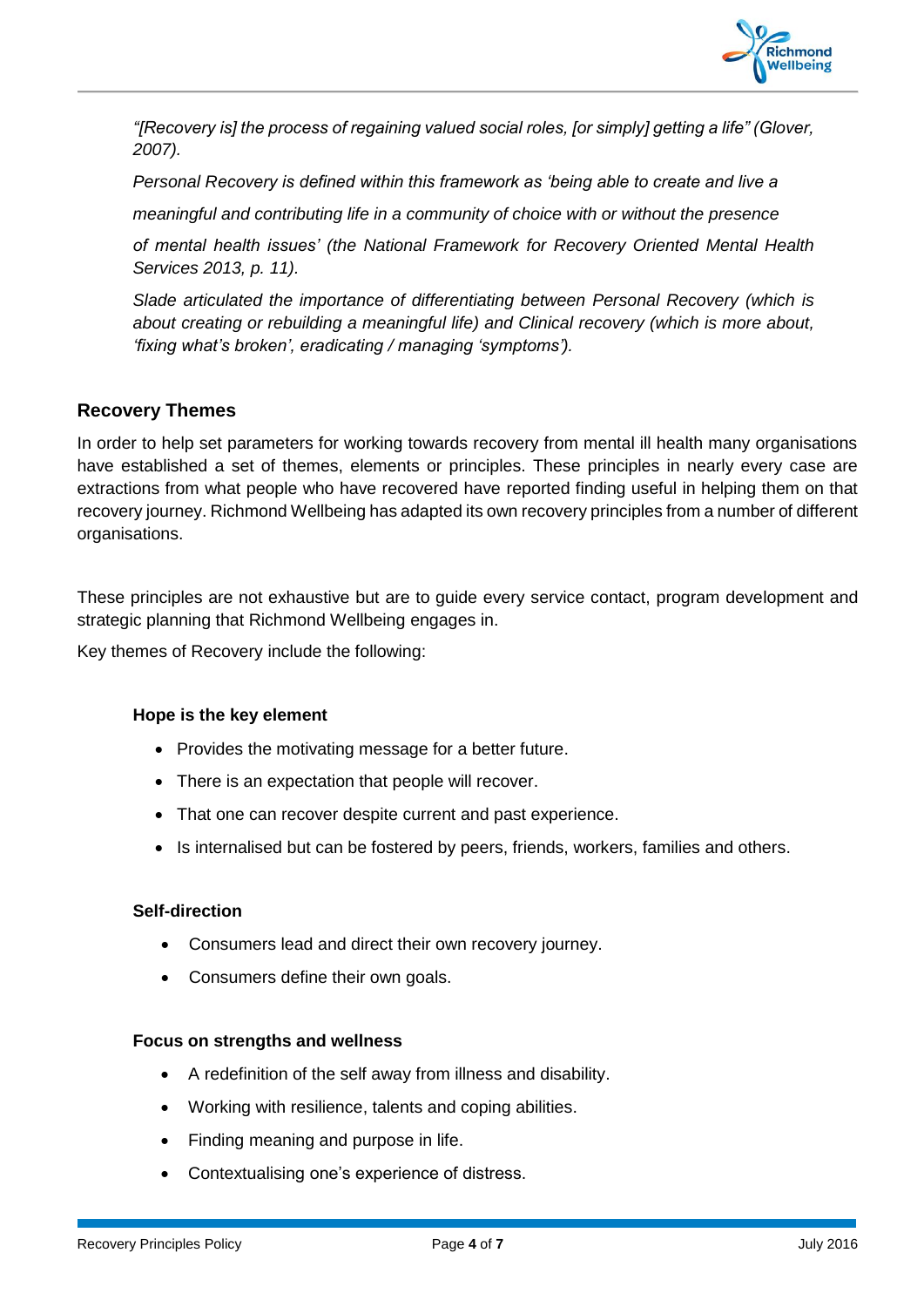

• The importance of language and not using labels.

#### **Relationship**

- Warm, respectful and trusting relationship is the basis of all work done with people.
- It is the personal qualities and not qualifications that are essential to forming working relationships.

#### **Holistic**

- All aspects of a person's quality of life are important.
- Good health is influenced by social, environmental, physical and individual factors.
- Recovery is not just about symptom management.
- All physical health needs must be catered to, not just mental health needs.

#### **Peer support**

- Utilising the experience of others already on the recovery journey.
- The person is the expert of their experience.
- Professional workers view themselves as facilitators and mentors not as "experts".
- Employment of staff who have a lived experience.

#### **Non linear**

- A process and not an end point.
- It has advances and retreats.
- Mistakes not seen as relapses.

#### **Taking ownership and responsibility**

- For one's choices thereby re-establishing control over one's life.
- Finding meaning in their experiences.

#### **Reintegration into the community.**

- Becoming citizens rather than patients.
- Utilising ordinary mainstream services for things such as employment, recreation, education and housing.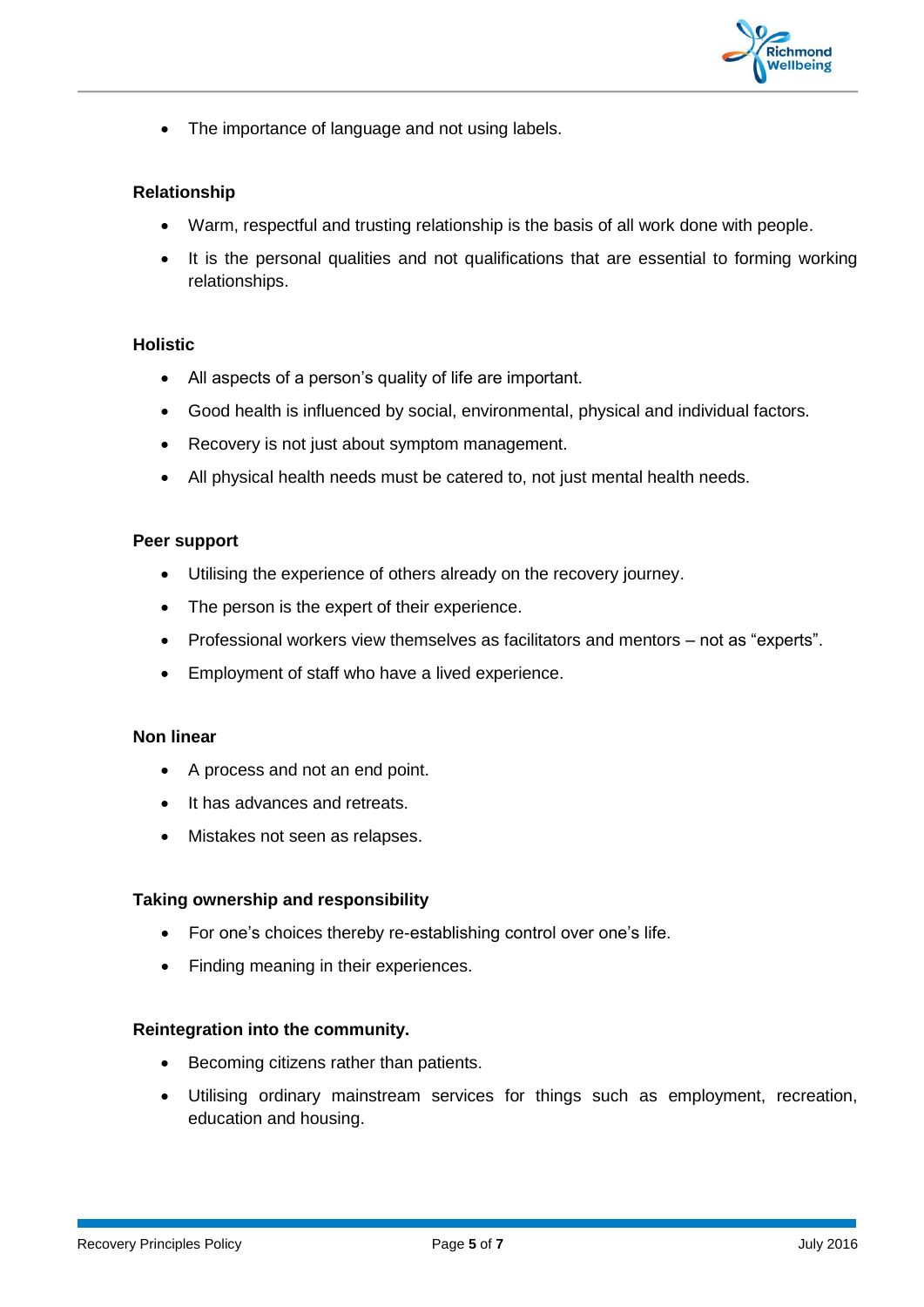

### **Recovery Values & Elements**

- Personal Recovery as differentiated from social recovery and clinical recovery (National MH Recovery Framework; Slade, 2009, Coleman, 2011)
- Rachel Perkins's: Control, Hope, Opportunity
- Anthony's: Choice, Hope, Person-centred, Partnership
- Slade's: Connectedness, Hope, Identity, Meaning, Empowerment (CHIME)
- Coleman's: Choice, Ownership People and Self
- SAMHSA's: Hope, Person-Driven, Many Pathways, Holistic, Peer Support, Relational, Culture, Addresses Trauma, Strengths/Responsibility and Respect.

Richmond Wellbeing maintains an optimistic and hopeful view of what is possible with recovery and expectations of staff must always remain high. At the same time, we fully recognise that recovery is a personal concept and that staff expectations will not always correlate with individual outcomes. What is imperative is that staff do nothing that hampers or limits a person's journey of recovery.

## **Measuring Planning**

Richmond Wellbeing believes in the importance of good recovery planning. Whilst recovery planning tools are many and varied, common tools we use at RW are PATH - Planning Alternative Tomorrows with Hope (Pipi, 2010), MAPS -- Making Action Plans (Forest, Pearpoint, & O'Brien, 2007) and WRAP – Wellness Recovery Action Plan).

#### **Measuring Recovery**

Richmond Wellbeing believes that recovery need not be a vague and illusory process but something that can and should be measured. To this end the organisation has undertaken to implement ongoing recovery assessment through The Recovery Oriented Systems Indicator Measure (ROSI), the Recovery Star, exit interviews and the Personal Wellness Indicator.

Recovery stories will be collected as an outcome measure and also a resource for Richmond Wellbeing staff and clients alike. Stories will be collected according to the Recovery Stories Policy.